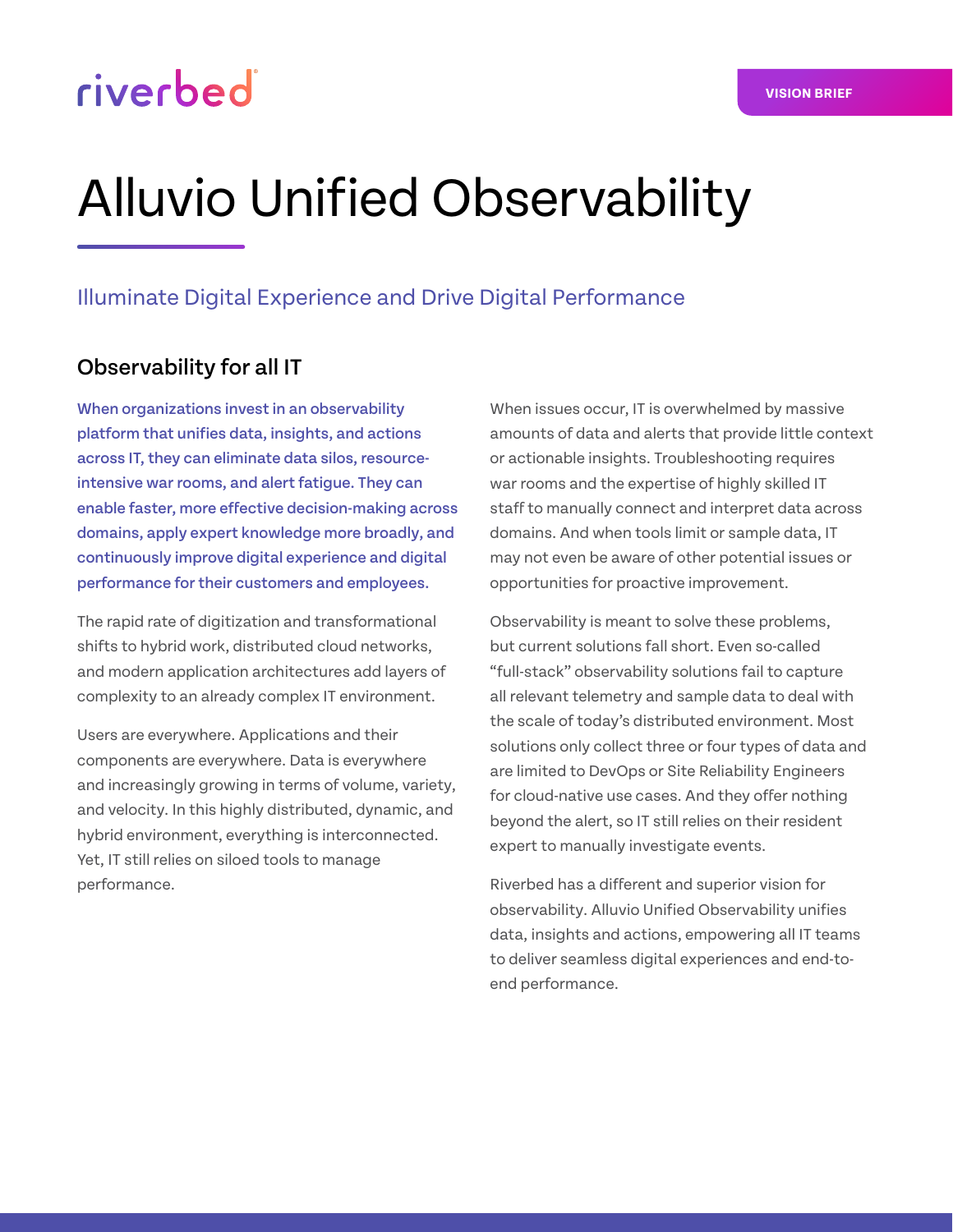## Extract the value of data with actionable insights and intelligent automation

Unlike other observability solutions that limit or sample data, our platform captures full-fidelity user experience, application, and network performance data on every transaction across the digital ecosystem. It then applies AI and ML to contextually correlate disparate data streams and to provide the most accurate and actionable insights. This intelligence also automates the investigative workflows of IT experts, empowering staff at all skill levels to solve problems, fast.



#### **Alluvio Unified Observability**

Unify data, insights, and actions for all IT

## Full-Fidelity Telemetry

Alluvio Unified Observability captures full-fidelity data from client devices, networks, servers, applications, cloud-native environments, and users themselves. Unlike other products that sample data to deal with the scale of today's distributed

environments, our platform captures every transaction, packet, and flow. It also analyzes actual user experience (quantitative and qualitative) for every type of application, not just web and mobile.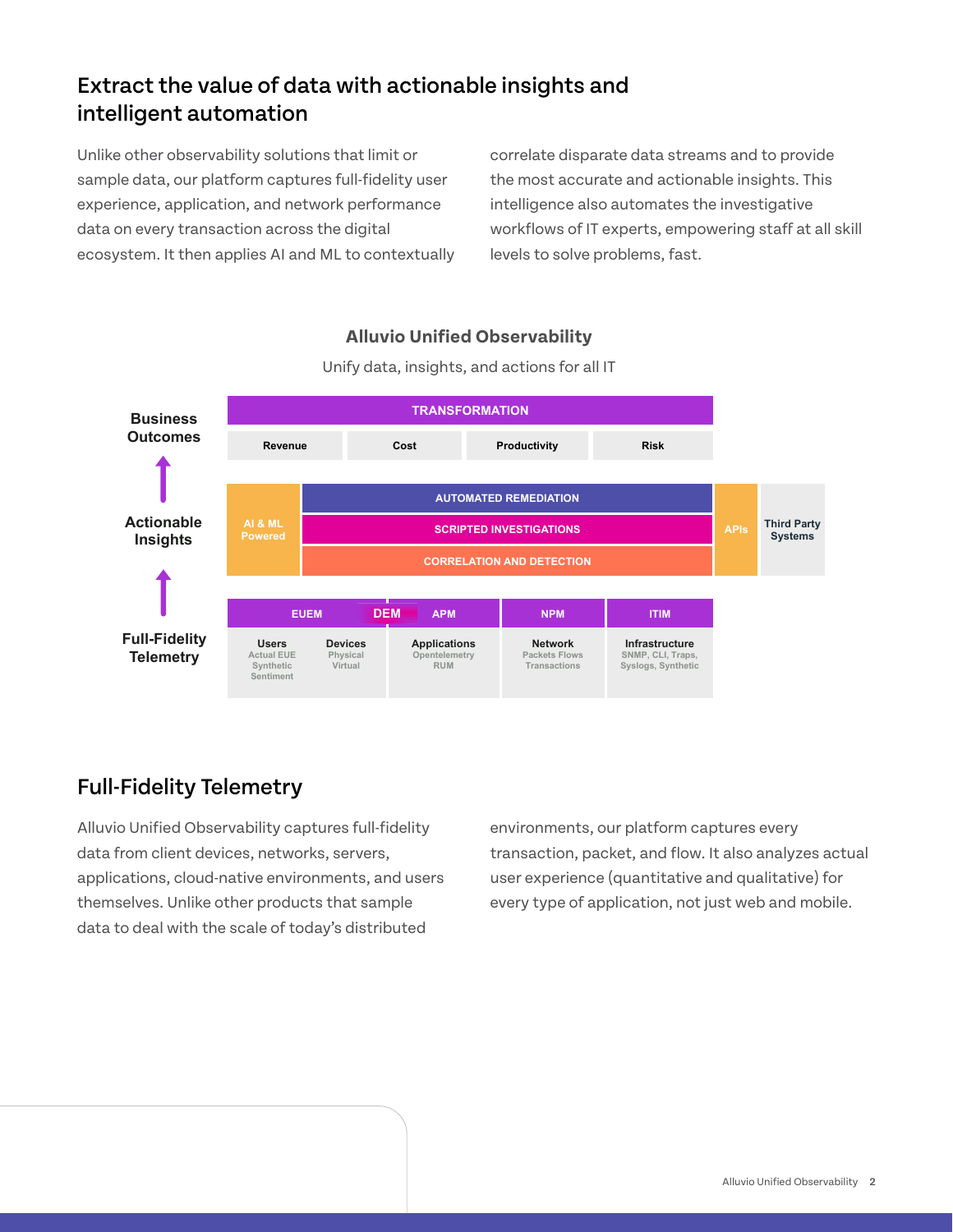

Full-fidelity data gives IT a complete picture of what is happening and what has happened, without missing key events due to sampling.

## Intelligent Analytics

By applying AI, ML and proprietary data science techniques across disparate data streams, including third-party data, Alluvio Unified Observability detects anomalies and changes and surfaces the most important events faster and with precision.

Unlike other products that correlate events primarily on time, or that require complex asset database integrations, our platform automates the process of gathering and correlating every relevant metric from various domains.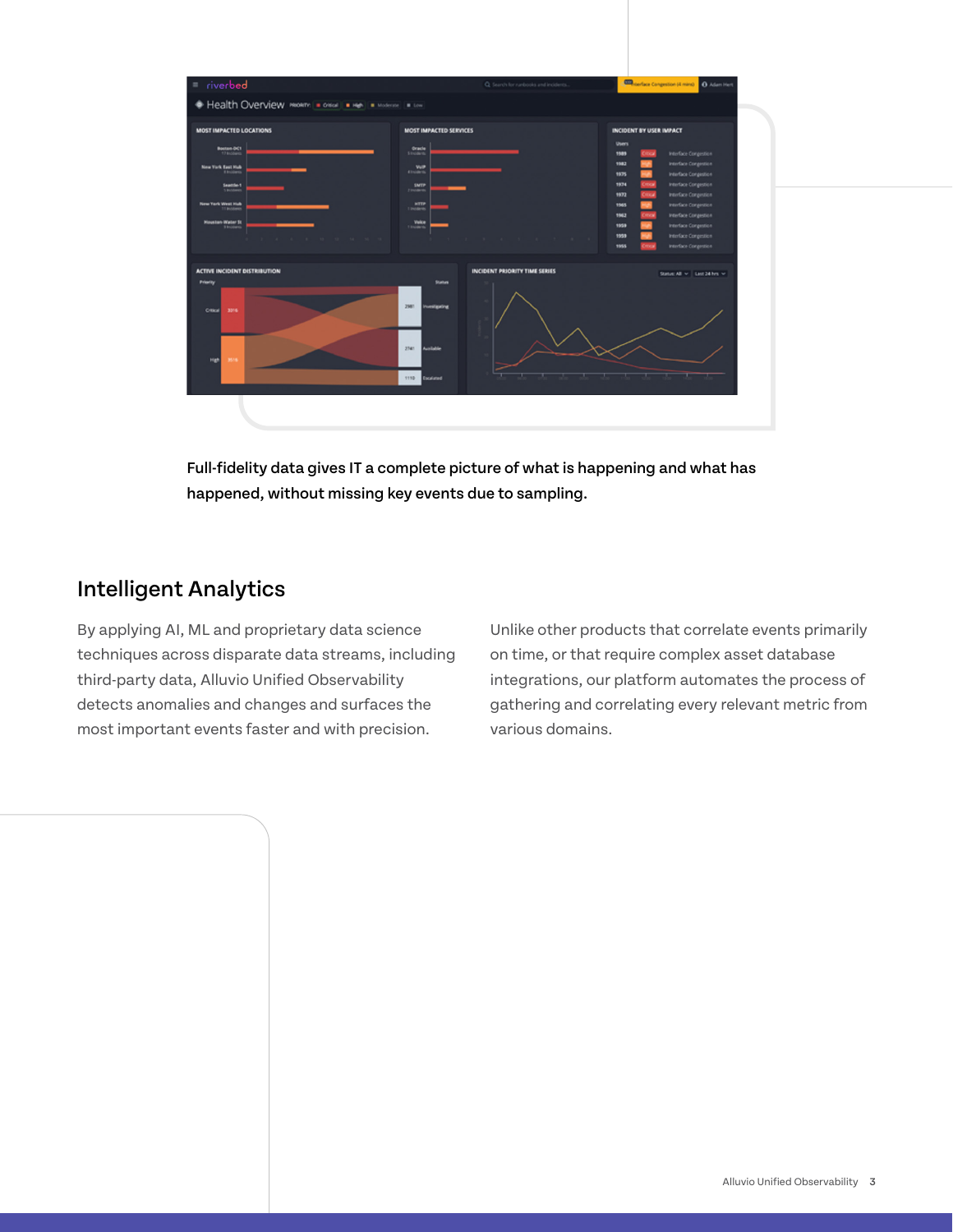

Applying the best analytics to the right set of data provides IT with more accurate insights into the scope and severity of issues and the cause of poor performance.

### Actionable Insights

Alluvio Unified Observability delivers context-rich, filtered, and fix-first insights, ready for IT action. These insights enable effective cross-domain collaboration and decision-making to accelerate mean time to resolution. Providing a single source of truth for IT reduces time wasted in war rooms, fingerpointing, and excessive escalations. Through open APIs, these actionable insights also add value to a broader ecosystem of tools used to improve digital experience and IT service quality.

## Automated Remediation

Alluvio Unified Observability includes an expandable library of pre-configured and customizable actions to support manual remediation and automated self-healing of common issues. Remediation actions

are recommended by the system based on the issue being investigated, but IT maintains decisionmaking control on whether and when to execute the suggested corrective action.